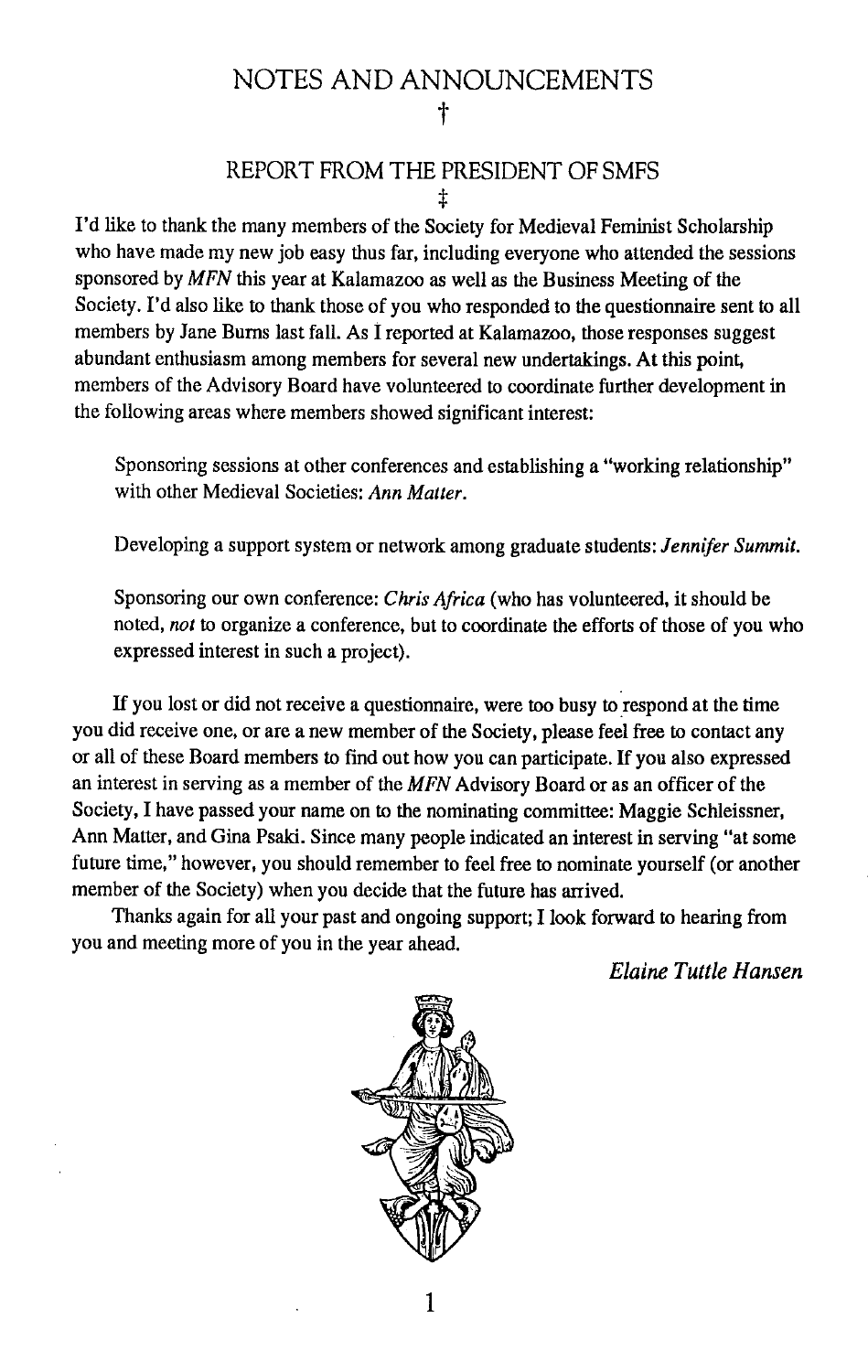:j:

As of July 1, 1994, Ruth Karras, History, Temple University, will join the editorial board of MFN. The editors of the newsletter extend a warm welcome to her!

There are four editors of MFN who, as of July 1, 1993, rotate according to a process outlined in the Bylaws of the Society for Medieval Feminist Scholarship (see MFN 14, Fall 1992, for a copy of the Bylaws). Each year, one of the four rotates off and a new editor is elected from the membership of the Advisory Board. If you would like to participate in editing the *Newsletter* you must first be elected to the Advisory Board. (See Bylaws for procedures.)

A new editor of  $MFN$  spends three years learning the ropes and then in his or her fourth year takes on the major responsibility of becoming the general editor of MFN for a year. After publishing two issues of MFN, the general editor rotates off and cedes the general editorship to the next person in line. We look forward to the inclusion of new voices.

#### ELECTION OF ADVISORY BOARD MEMBERS :j:

Two nominations have been submitted for the election of a replacement for Ruth Karras who will become an associate editor of MFN next year. Please vote for one:

Susan Aronstein, Univ. of Wyoming, English Dept

Mary Suydam, Kenyon College, History Dept.

Please send your vote to Jane Bums as soon as possible. If you are interested in becoming a member of the Advisory Board in the future, please be sure that your nomination is sent to the Nominating Committee.

#### MFN NO. 18: CALL FOR CONTRIBUTIONS :j:

The Fall issue of MFN will be devoted to Graduate Student Concerns. We seek short essays (3-5 pages) from graduate students and faculty alike that address the place of medieval feminist studies in the academy: the implications of feminist medieval studies for graduate student training, mentoring, the professionalization of the discipline, job search strategies, classroom dynamics, tenure and promotion, etc.

DEADLINE for receipt of submissions is *Sept. 1,* but early submissions are encouraged. Please call or write to E. Jane Burns (Women's Studies, University of North Carolina, Chapel Hill, NC 27599-3135; (919)962-3908). I would be happy to discuss "ideas in progress" or proposed topics before you actually set them to paper. I LOOK FORWARD TO HEARING FROM YOU!

# NOTES ON ISSUE 16

:j:

Because of its placement in the issue, readers might overlook Sylvia Tomasch's essay, "Remembering Medieval Antisemitism"; it directly follows her bibliography.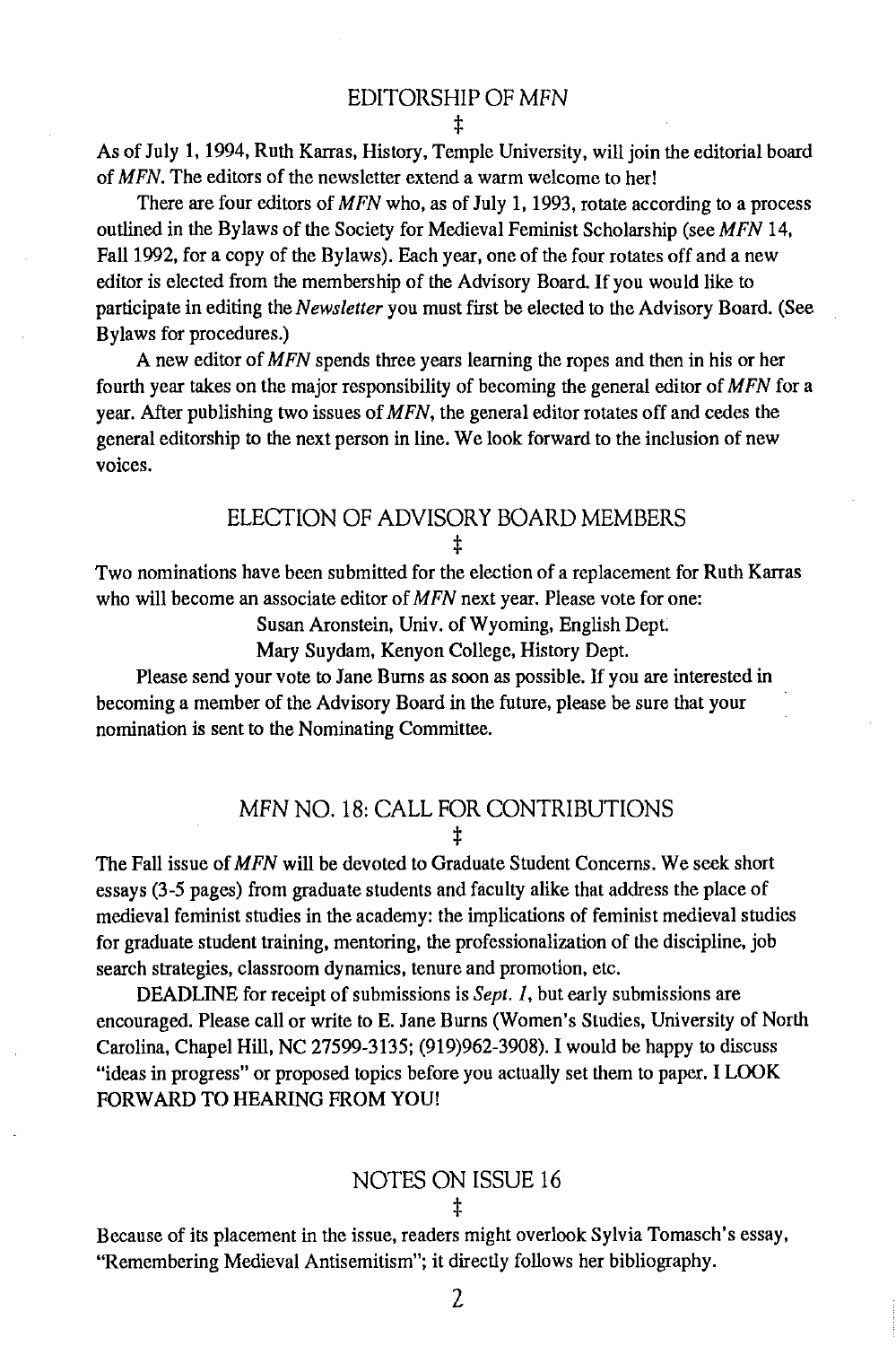The MFN editors would like to alert readers to two corrections in Esther Zago's essay "Reflections on Chaucer's 'The Prioress's Tale'," p. 37: Edward I, not William, ascended the throne in 1272. p. 38: Copin, the Jew, was condemned by Henry Ill, not Richard Ill.

#### REPORT FROM KALAMAZOO: SESSIONS FOR 1995 :j:

The following sessions have been proposed by the Society for Medieval Feminist Scholarship for the International Medieval Congress in 1995. Watch for announcements from the Medieval Institute to see which sessions have been accepted.

"Medieval"/"Renaissance": Feminists Rethink Canonicity and Periodization. Proposer: Jennifer Summit, English Dept., Johns Hopkins Univ. This session will explore the meanings of the terms "Medieval" and "Renaissance," as they apply to the study of medieval and early-modern women in current academic settings. Some questions to be addressed include: how does scholarship on women challenge us to rethink conventional historical and aesthetic categories (for example, "modernity")? What happens when medievalists and early-modernists come together to identify and discuss their goals, interests, and differences?

Negotiating Our Differences: Feminisms in Dialogue. Proposer: Anne Clark Bartlett, English Dept., DePaul Univ. This session solicits feminist scholars from a variety of disciplines, generations, and methods, in order to map out our critical common ground as well as our distinctive contributions. The goal of this session is to highlight the diversity of approaches and views that comprise feminist scholarship in the *19908,* and to explore our points of contact, conflict, and potential collaboration.

Rewriting Texts: The Hazards of Translating Medieval Women's Works. Proposer: Judith Laird, Southwest Texas State Univ. With the recent surge of interest in and acclaim for women writers from centuries past, translations of many previously overlooked texts are now in demand. But what challenges do the contemporary editing, translation, and marketing of medieval women's works raise for teachers and scholars? How does the circulation of translated texts among a new generation of readers require reexamination of the general processes, goals, and techniques of translation?

Dressing and Undressing Women: Cloth, Clothing, and Class in Medieval Culture. Proposer: E. Jane Bums, Women's Studies, Univ. of North Carolina, Chapel Hill. This session invites medievalists from a variety of disciplines—including, but not limited to art history, literature, history, and theology-to examine the relationships between women and clothing. How does the production or embellishment of cloth and clothing indicate or blur social class distinctions and gender identity? How does clothing function both to conceal and to reveal the female body?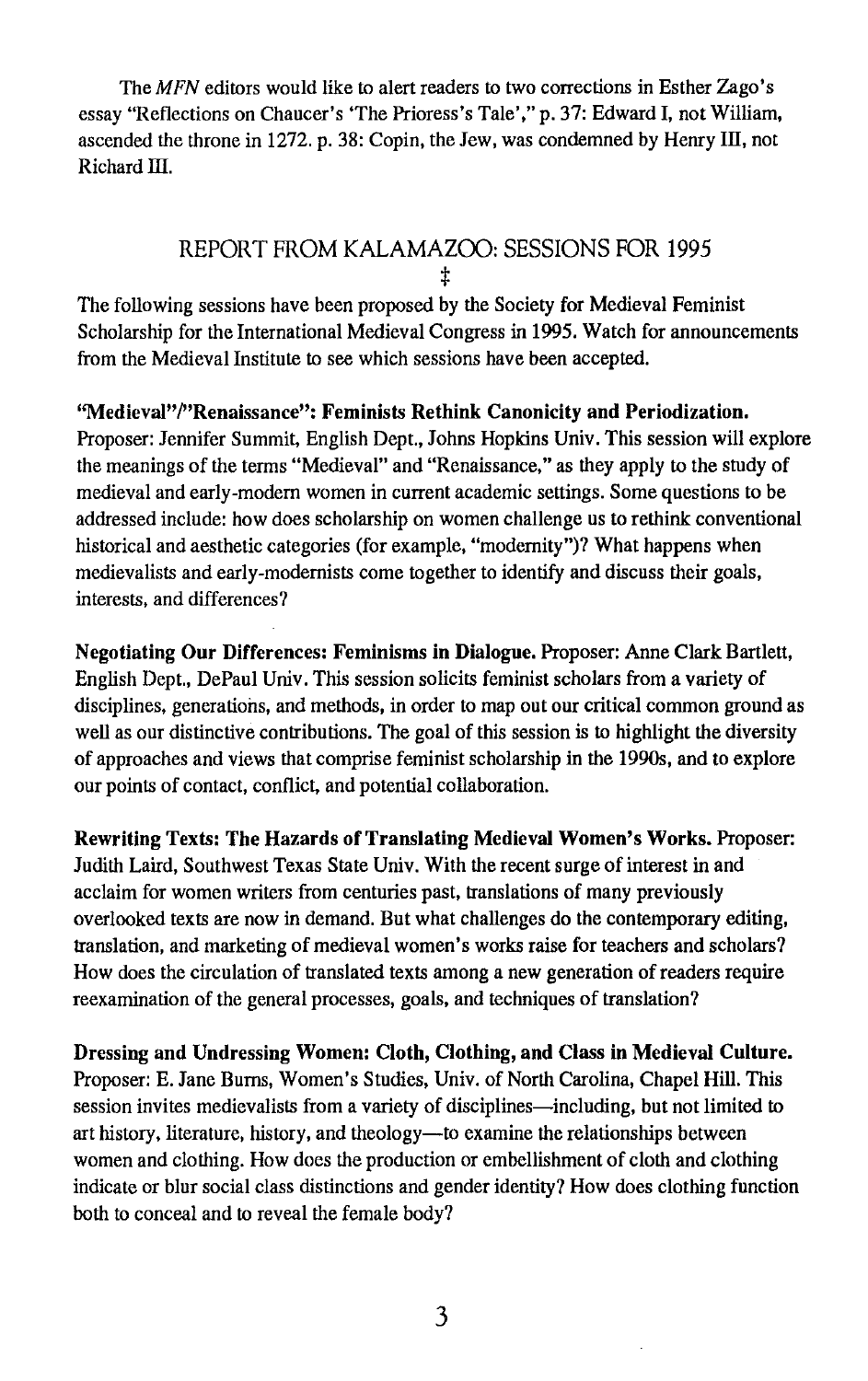### GENDER AND MEDIEY AL STUDIES GROUP: CONFERENCE ON GENDER AND COMMUNITY IN THE MIDDLE AGES

:j:

The Gender and Medieval Studies Group will hold its annual conference at Gregynog (University of Wales), January 3-4, 1995. All are welcome.

Papers of 30 minutes are sought, and offers of papers from historians would be particularly welcome. We would especially like to hear from anyone proposing either joint papers or a round-table discussion. Could all people who would like to give papers let us know as soon as possible. We will need a synopsis by August 31,1994.

The GMS group especially welcomes postgraduates in medieval studies and has a small fund for subsidizing the travel of those who would otherwise be unable to attend. Postgraduates whose own universities or other grant-awarding bodies are unable to help them are invited to contact the conference organizers.

Details and costs of attendance will be circulated at a later date. A provisional program and registration form will be circulated at the beginning of October 1994.

All enquiries and offers of papers should be sent to:

Diane Watt Department of English Hugh Owen Building Penglais Aberystwyth Dyfed SY23 3DY

Tel: 0970 622534 Fax: 0970 622530 E-Mail: pxw@uk.ac.aber

#### CALL FOR CONTRIBUTIONS :j:

Regina Psaki invites submissions for a volume tentatively entitled *Boccaccio and Feminist Criticism.* Contributions may (e.g.) offer specific textual analyses of any Boccaccio work, or address metadisciplinary issues such as reception, the usefulness or difficulty of feminist analysis of Boccaccio, and the trajectory of Boccaccio criticism. Please address inquiries to: Regina Psaki, Romance Languages, University of Oregon, Eugene OR 97403.

#### CALL FOR PAPERS :j:

"Les femmes ecrivains sous l'Ancien Regime: tentatives d'emancipation," Washington University in St. Louis, April 28-30, 1995. Suggestions de themes: Marie de Gournay; l'education des femmes; les salons et les academies; les femmes et Ie pouvoir; privé/public; les relations mère/fille; les genres para-autobiographiques; les voix

4